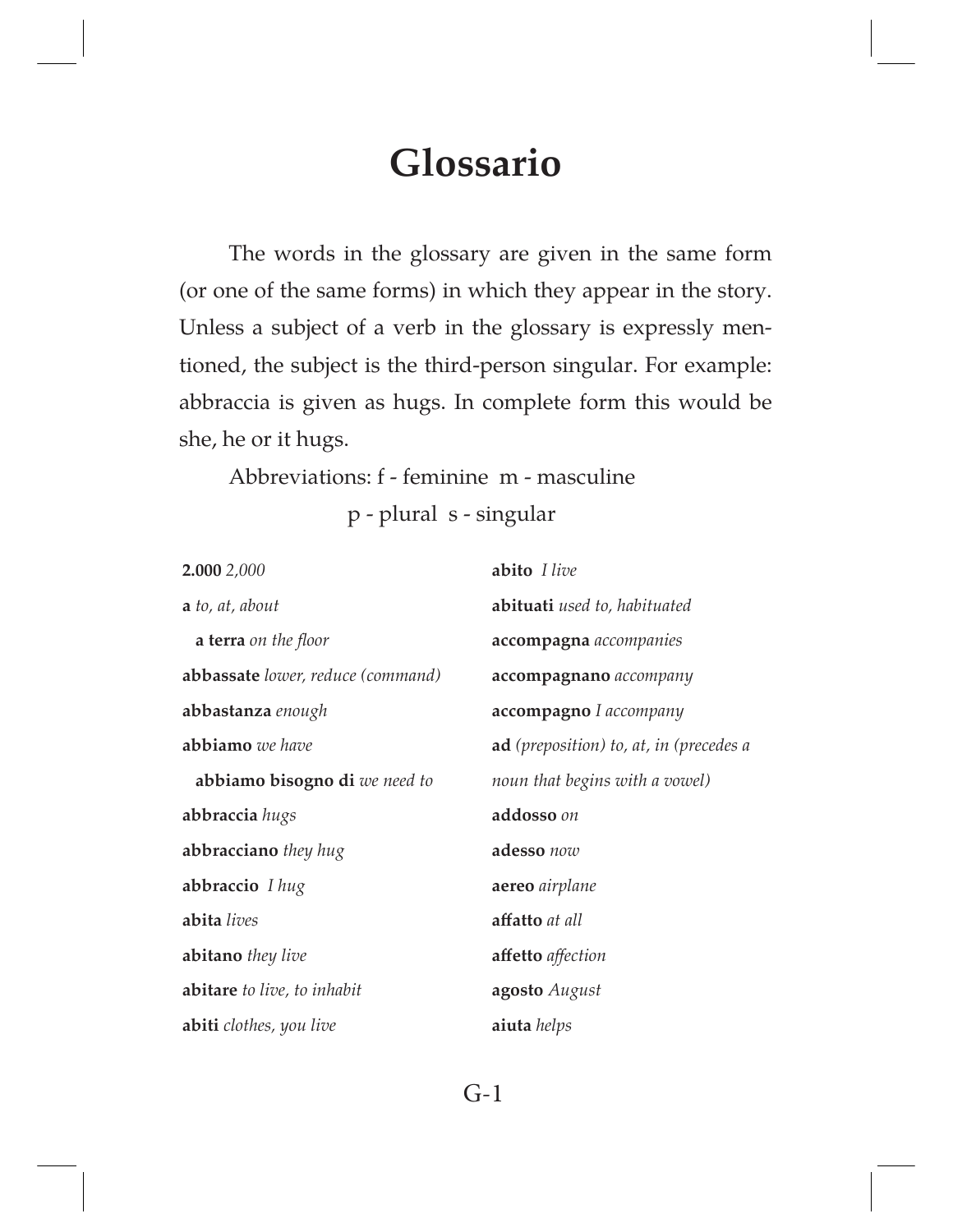**aiutami** *help me* **aiutare** *to help* **aiutato: avermi aiutato** *having helped me* **aiuti** *you help* **al (a+il)** *to the, at the, in the, for the* **alcune** *some (f)* **alcuni** *some (m)* **all'aereoporto** *at the airport* **all'autista** *to the driver*  **all'estate** *for the summer* **all'impiegata** *to the employee* **all'Italia** *to Italy*  **all'ospedale** *to the hospital* **all'ultimo** *at the end*  **all'uscita** *to the exit* **alla (a+la)** *to the, at the, in the, for the* **alle (a+le=alle)** *to the, at the, in the, for the, about the*  **alle sei di mattina** *at six o'clock in the morning* **allegra** *happy* **allo (a+lo) t***o the, at the, in the, for the* **alta** *tall (f) (s)* **alto** *tall, high (m) (s)* **altri** *others*

**altro** *other* **alunna** *student (f)* **alunni** *students* **alunno** *student (m)* **alza** *lift, pick up, raise*  **alza i libri da terra** *pick up the books from the floor (command)* **alzata: si è alzata** *she got up* **ambulante: venditore ambulante**  *street vendor* **americana** *American (f) (s)* **americani** *American (m) (p)* **americano** *America (m) (s)*  **amica** *friend (f) (s)*  **amiche** *female friends* **amici** *friends*  **amici del cuore** *kindred spirits (best friends)* **ammirazione** *admiration* **anch'io** *me too* **anche** *also* **andare** *to go*  **andiamo** *let's go* **angurie** *watermelons* **anni** *years* **anno** *year*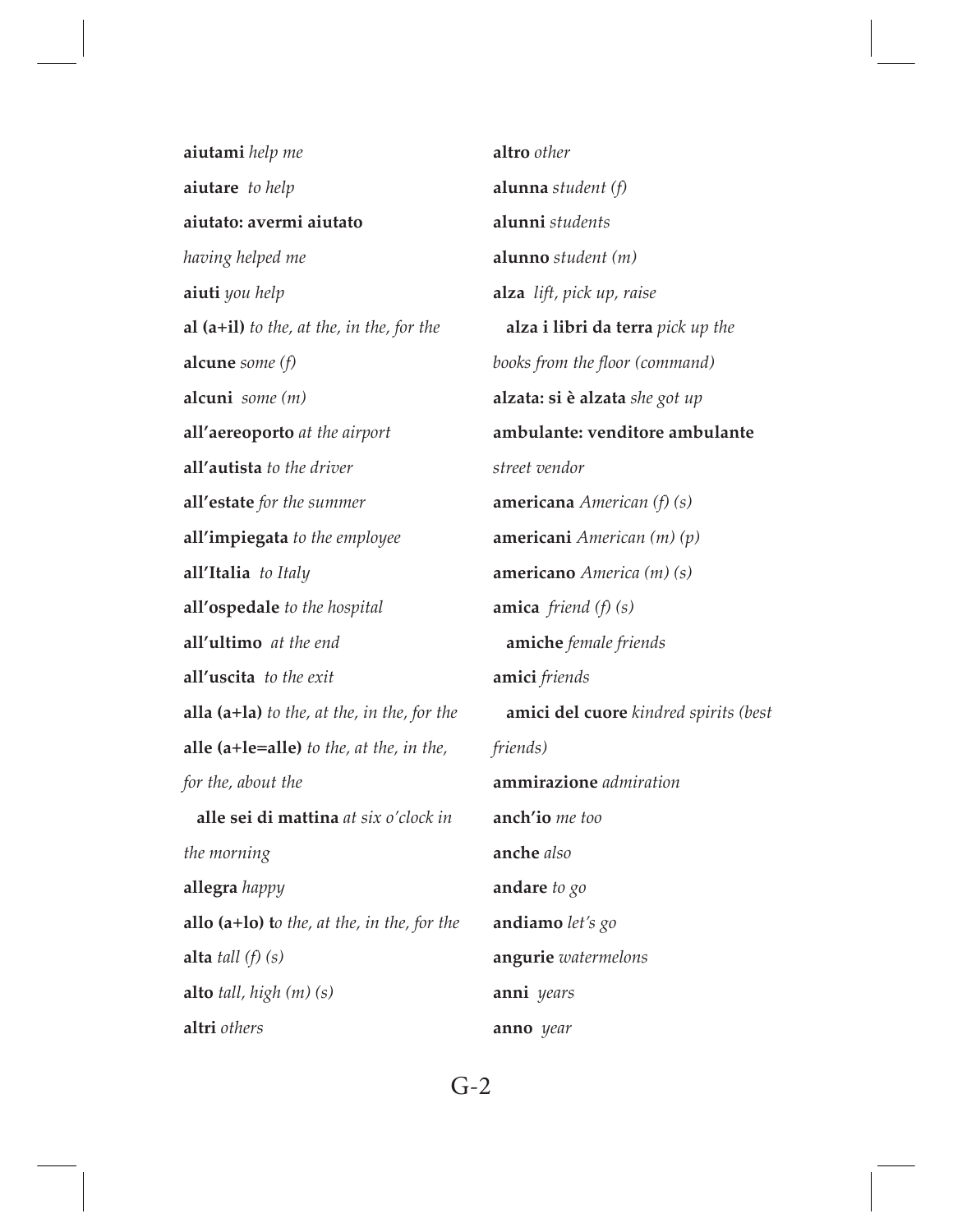| apre opens                          | <b>ballare</b> to dance              |
|-------------------------------------|--------------------------------------|
| arance oranges                      | ballato: abbiamo ballato we have     |
| arancini rice balls                 | danced                               |
| armadio closet                      | <b>ballerai</b> you will dance       |
| arriva arrives                      | <b>balli</b> dances                  |
| <b>arrivederci</b> goodbye, see you | <b>ballo</b> dance, I dance          |
| ascendenza ancestry                 | bambini children                     |
| ascolta listens                     | banca bank                           |
| aspettano await                     | <b>bella</b> beautiful               |
| assistente di volo flight attendant | belli beautiful                      |
| atterra lands                       | <b>bellissima</b> very beautiful     |
| aule classrooms                     | <b>bello</b> handsome                |
| autobus bus                         | che bello! how wonderful!, great!    |
| automobili cars, automobiles        | bene well                            |
| avere to have                       | <b>benissimo</b> very well           |
| avermi aiutato having helped me     | <b>bentornata</b> welcome back $(f)$ |
| avermi scritto having written to me | benvenuta welcome                    |
| azione action                       | <b>benzina</b> gas (for cars)        |
| piano d'azione plan of action       | biglietti tickets                    |
| <b>azzurra</b> sky blue             | biglietto ticket                     |
| <b>azzurri</b> sky blue             | biondi blonde                        |
| baci kisses                         | bisogna it is necessary              |
| <b>bacio</b> kiss                   | bisogno need                         |
| <b>bagno</b> bathroom, bathtub      | abbiamo bisogno di we need           |
| balla dances                        | hai bisogno di you need              |
| <b>ballano</b> they dance           | ha bisogno di she needs              |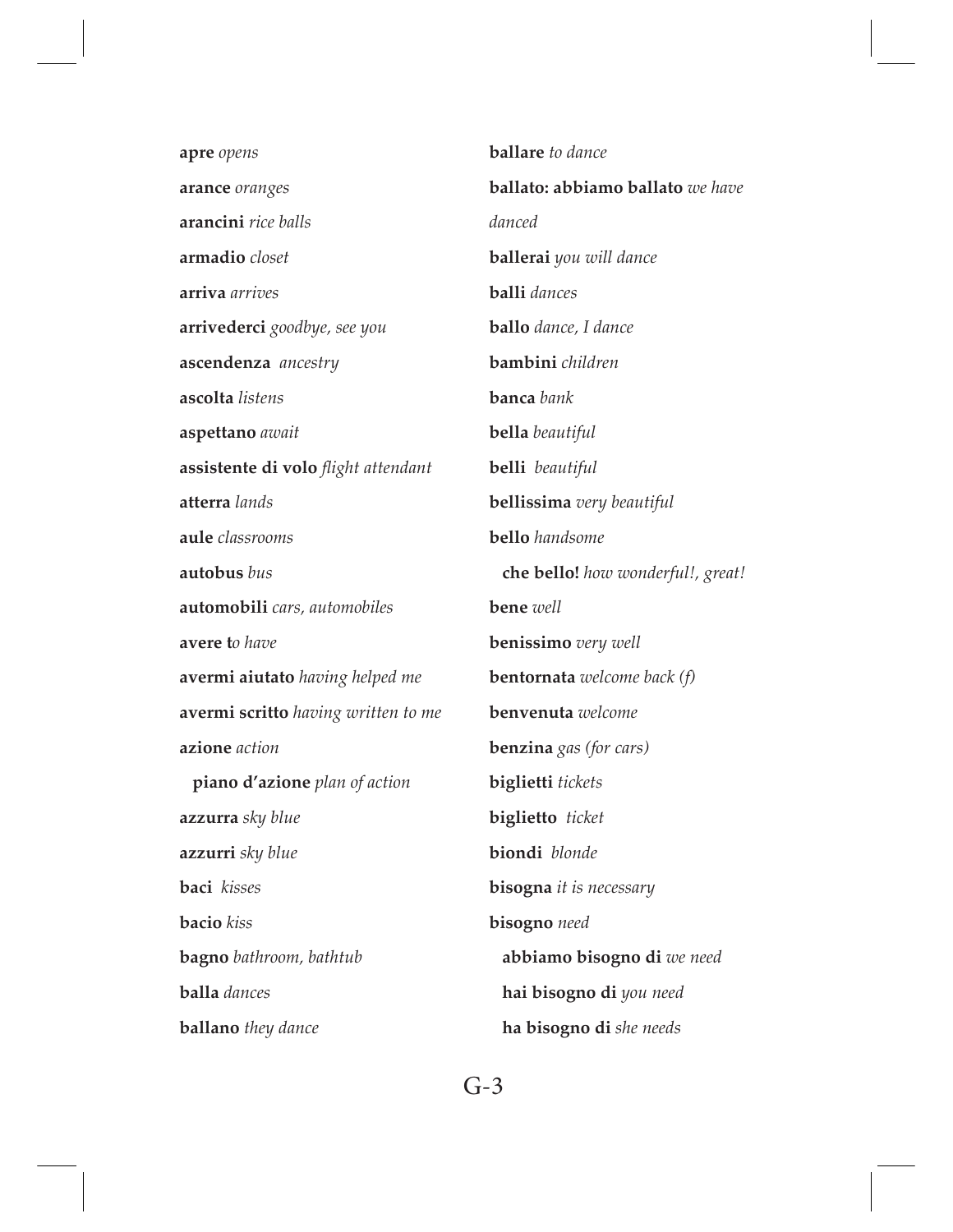**ho bisogno di** *I need*  **non c'è bisogno di pagare** *there's no need to pay* **bocca** *mouth*  **in bocca al lupo** *good luck (to you), break a leg (literally, in the mouth of the wolf)* **brava** *good (f) (s)* **brave** *good (f) (p)* **bravo** *good (m) (s)* **bresaola** *salt-cured beef, typically of the the Valtellina Valley in Lombardy* **bugie** *a fried pastry typically eaten during the Carnevale season; literally it means lies (intentional false statements)* **buona idea** *good idea* **buona** *good (f) (s)* **buoni** *good (m) (p)* **buono** *good*  **bussa** *knocks* **c'è** *there is, is there?* **calda** *hot* **cambiano** *they change* **camera** *room*  **camera matrimoniale** *master bedroom*  **cameretta** *small bedroom, kids' bedroom* **camerette** *small bedrooms, kids' bedrooms* **camicetta** *blouse* **camicia** *button-down shirt* **cammina** *walks* **camminano** *they walk*  **cantanti** *singers* **capelli** *hair* **capisce** *understands, comprehends* **capisco** *I understand*  **capitolo** *chapter*  **carissima** *dearest (f) (s) carissimo dearest (m) (s)* **carne** *meat* **casa** *house, home* **case** *houses, homes* **castano** *dark brown (color of hair***) castello** *castle* **centro** *center* **centro commerciale** *mall, shopping center* **cerca** *looks for, searches*  **cercano** *they look for, search for* **cercare** *to look for*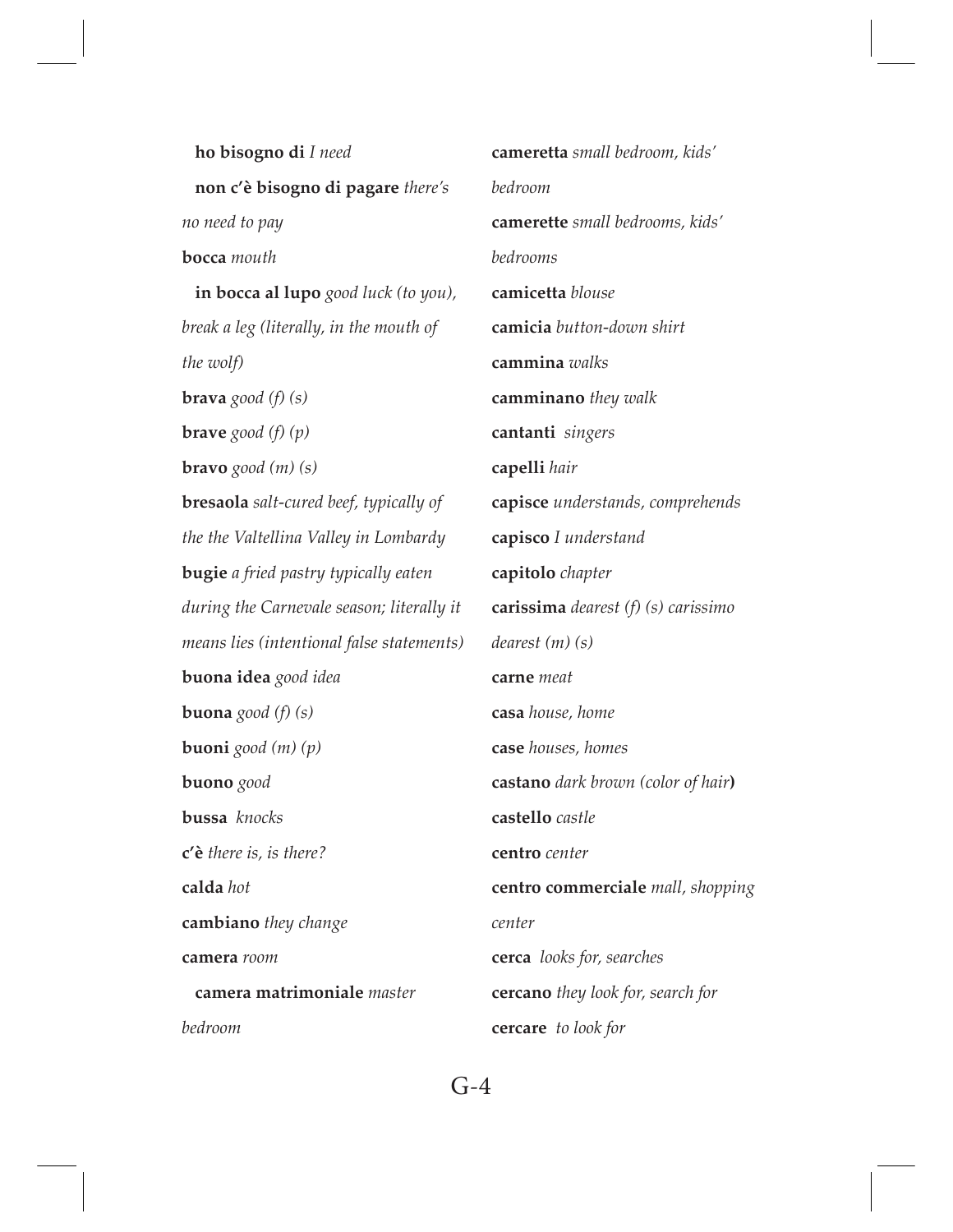**cercarlo** *to look for it* **cerco** *I look for* **che** *who, that, what*  **che bello!** *how wonderful!, great!* **chiacchierano** *they chat* **chiama** *calls* **chiamano** *they call* **chiami: come ti chiami?** *what do you call yourself?, what's your name?* **chiamo: mi chiamo** *I call myself, my name is* **chiede** *asks* **chili** *kilograms* **ci** *us*  **ci piacciono** *we like (plural items), they please us*  **ci piace** *we like (single item), pleases us*  **ci sono** *there are, are there* **ciao** *hello, goodbye (friendly)* **cibo** *food* **ciliegie** *cherries*  **cinque** *fve* **cioccolato** *chocolate* **circa** *around, about* **città** *city* **colore** *color*  **com'è** *how is* **come** *how* **commerciale: centro commerciale** *shopping center, mall* **completamente** *completely* **compra** *buys* **comprano** *they buy* **comprare** *to buy* **compro** *I buy* **comunicare** *to communicate* **con** *with* **conosco** *I know* **contenitore** *container* **contenta** *happy (f) (s)* **contenti** *happy (m) (p)*  **contento** *happy (m) (s)*  **controlla** *checks, controls* **corpo studentesco** *student body* **cos'altro** *what else* **cosa** *what, thing* **cose** *things, matters*  **costa** *costs* **costano** *they cost* **costumi da bagno** *bathing suits* **cucina** *kitchen*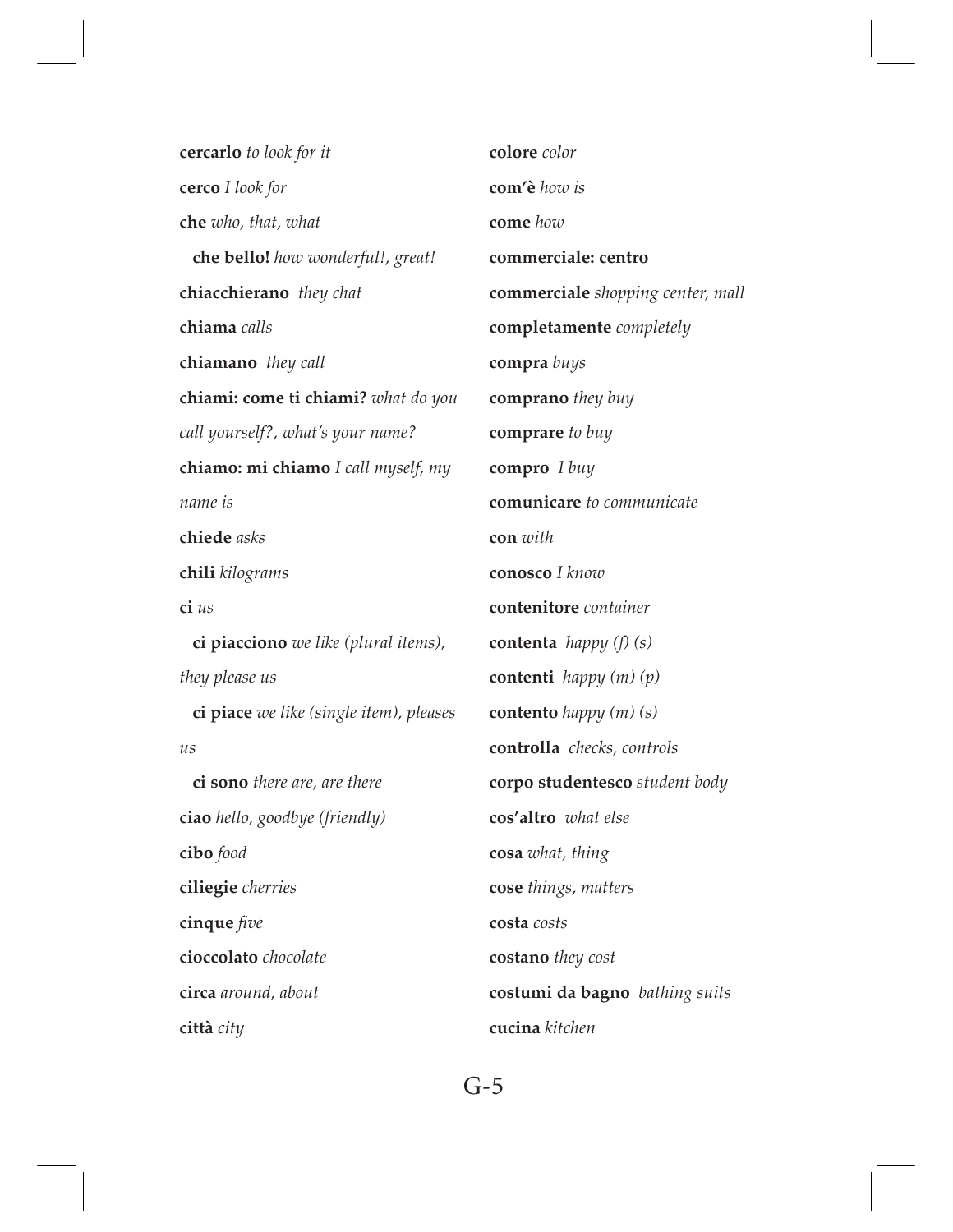**cuoco** *chef* **cuore** *heart*  **amica del cuore** *best friend* **d'aereo** *of airplane* **d'inglese** *of English* **d'Italia** *of Italy* **d'italiano** *of Italian* **da** *from, through, at, since , by, with, to, as*  **da terra** *from the foor* **dà** *gives* **dagli** *from, through, at, since , by, with, to, as* **dai** *from, through, at, since, by, with, to, as* **dal** *from, through, at, since , by, with, to, a***s dall'** *from, through, at, since , by, with, to, as* **dalla** *from, through, at, since, by, with, to, as* **danno un bacio** *they give a kiss* **davanti** *in front of* **decolla** *takes of, departs* **degli** *of, about, by, than, from* **dei** *of, about, by, than, from* **del** *of, about, by, than, from* **dell'** *of, about, by, than, from* **della** *of, about, by, than, from* **delle** *of, about, by, than, from* **denaro** *money* **descrivi** *describe* **descrivimi** *describe to/for me* **destra** *right (side)* **detto: ha detto** *said* **deve** *has to* **di** *of, by, with, for, of, in, about, to*  **alle sette di mattina** *at seven o'clock in the morning*  **grazie di** *thank you*  **di circa** *of about, of around*  **di dove sei?** *where are you from?*  **di nuovo** *again*  **di più** *more*  **di strada da qui** *down the road* **dice** *he/she says* **diciassette** *seventeen* **dieci** *ten* **diferente** *diferent*  **diferenze** *diferences* **difcile** *difcult* **direttamente** *directly*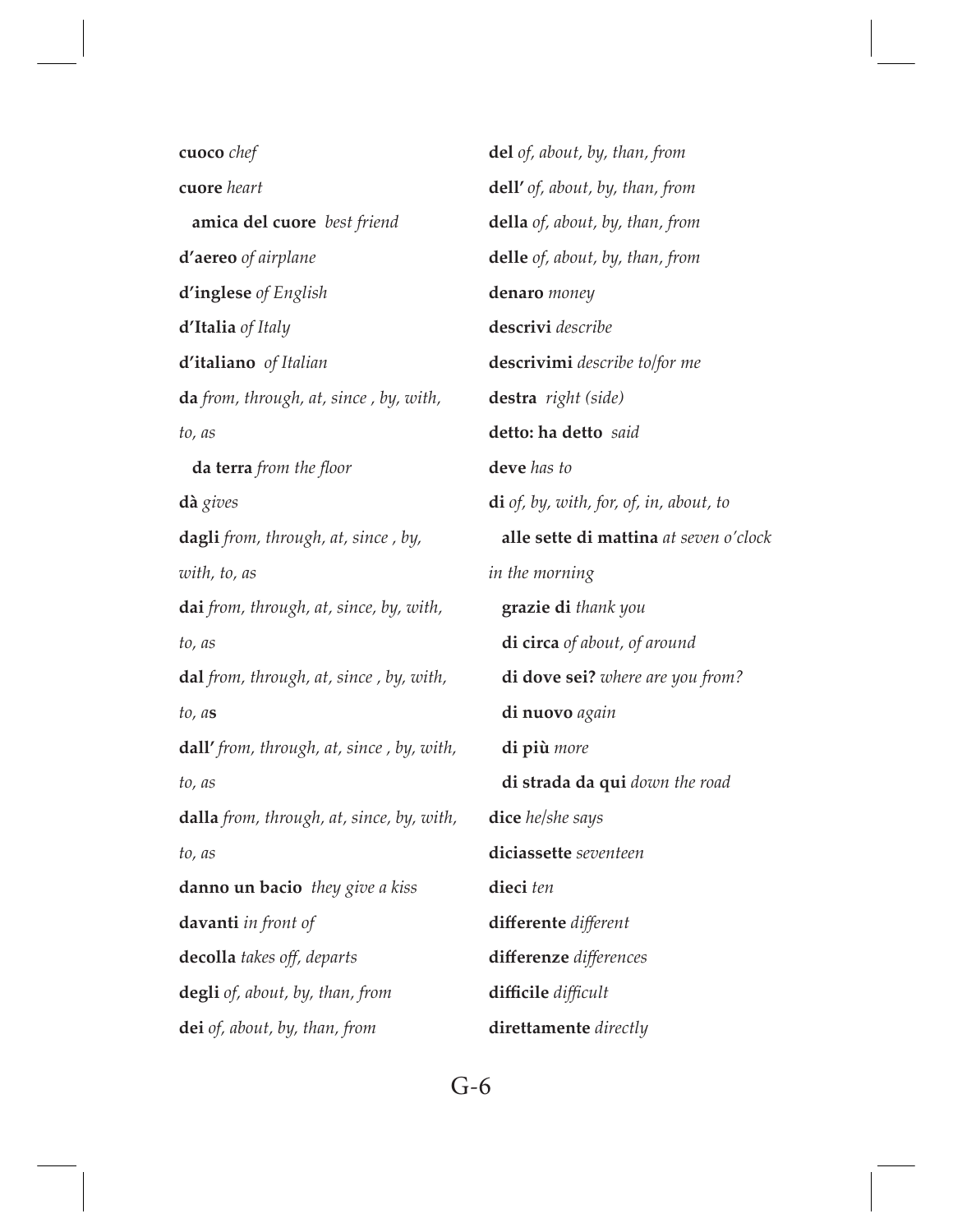**disordinata** *disorganized, messy* **dispiaciuta** *sorry, displeased, sad* **distribuiscono** *they deliver* **divano** *sofa*  **divano-letto** *sofa bed*  **diversa, e, i, o** *diferent, diverse* **diverte** *enjoys* **do** *I give*  **ti do** *I'll give you* **doccia** *shower*  **si fa la doccia** *takes a shower* **dodici** *twelve* **dollari** *dollars* **domanda** *question, asks* **domani** *tomorrow* **domattina** *tomorrow morning* **dopo** *after*  **dopo scuola** *after school* **dorme** *sleeps*  **dormi** *you sleep* **dormono** *they sleep* **dottori** *doctors* **dov'è** *where is* **dove** *where*  **due** *two*  **durante** *during* **e** *and* **è** *she is, he is, it is*  **ed** *and (used when the following word begins with a vowel)* **emozionano: si emozionano** *they get emotional* **emozionata** *emotional (f)* **entra** *enters*  **entrano** *they enter* **era** *was* **erano** *they were* **eri** *you were* **esercizi** *exercise* **esistono** *they exist* **esperienza** *experience* **esperto** *expert* **essere** *to be* **estate** *summer* **fa** *acts, does*  **fa da** *acts as*  **fa male** *it's bad (for you)* **faccio** *I do*  **facile** *easy* **famiglia** *family* **famiglie** *families* **famoso** *famous*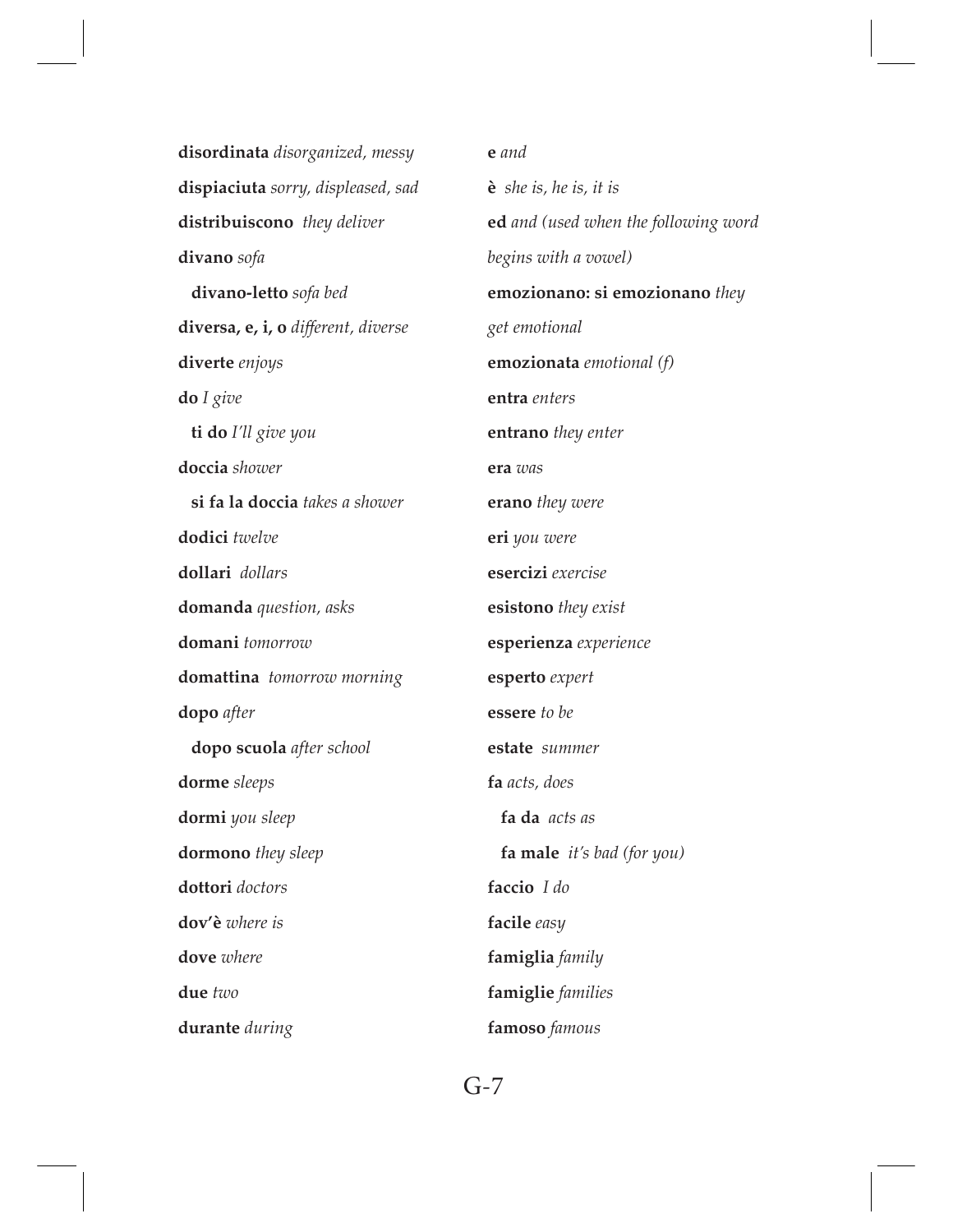| fanno they do, act                      | già already                                    |
|-----------------------------------------|------------------------------------------------|
| fantastico fantastic                    | giallo yellow                                  |
| fare to do                              | ginnastica workout                             |
| favolosa fabulous                       | ginnastica fanno they're working               |
| favore favor                            | out                                            |
| felice happy                            | giorni days                                    |
| feste parties                           | giorno day                                     |
| figli sons                              | giro: nel giro di in about                     |
| figlie daughters                        | giugno June                                    |
| foglio paper                            | gli the, him                                   |
| formaggio cheese                        | <b>gli piacciono</b> he likes (plural things), |
| forte strong, high, loud                | they please him                                |
| fortissimo very strong, warm            | gli piace he likes (singular thing), it        |
| fra between                             | pleases him                                    |
| fragole strawberry                      | non gli importa he doesn't care, it            |
| francese French                         | doesn't matter to him                          |
| fratelli brothers, brothers and sisters | grande big                                     |
| fratello brother                        | grata thankful                                 |
| fredda cold                             | grazie thank you                               |
| frequenta attends                       | grazie di thank you for                        |
| frequentano they attend                 | grazie per thank you for                       |
| fritte fried                            | grida yells                                    |
| frutta fruit                            | gridano they yell                              |
| generalmente generally                  | guancia cheek                                  |
| generosa generous                       | guarda looks, watches                          |
| genitori parents                        | ha has                                         |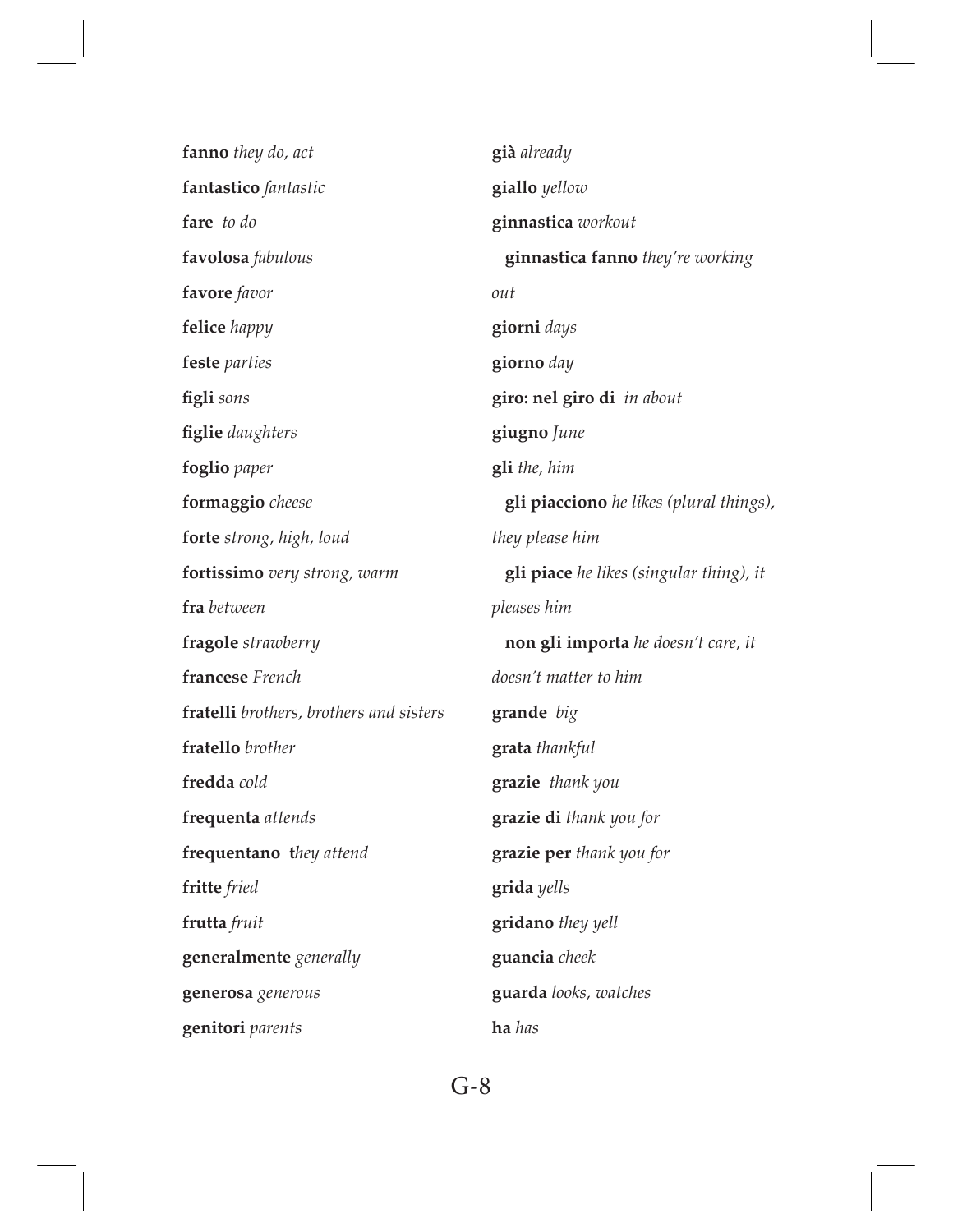**ha bisogno di** *needs*  **ha paura** *has fear, is afraid* **hai** *you have, do you have?*  **hai bisogno di** *you need* **hanno** *have* **ho** *I have*  **ho bisogno di** *I need*  $\mathbf{i}$  *the*  $(m)(p)$ **il** *the (m) (s)* **imparato** *learned* **impiegata di banca**  *bank teller**(f)* **importa** *(singular thing) matters*  **non gli importa** *he doesn't care about it, it doesn't mater to him* **importano** *(plural things) matter*  **A Rocco non importano** *they don't matter to Rocco; Rocco doesn't care about them* **importante** *important* **importanza** *importance* **in** *in, inside, on, during, to, by* **in bocca al lupo** *good luck (to you), break a leg (literally, in the mouth of the wolf)* **incontra** *meets, encounters* **incontrare** *to meet* **incredibile** *incredible* **indicazioni** *directions*  **indossa** *wears, puts on* **indossiamo** *we wear* **inglese** *English* **insegna** *teaches* **insieme** *together* **interamente** *completely, entirely*  **interessante** *interesting* **interessanti** *interesting* **invita** *invites* **invitano** *they invite* **io** *I* **irrita: si irrita** *gets upset* **Italia** *Italy* **italiana** *Italian* **italiani** *Italian* **italiano** *Italian* **l'** *the* **l'acqua** *the water*  **l'acqua calda** *hot water* **l'aereo** *the airplane* **l'aeroporto** *the airport* **l'altra** *the other* **l'assicurazione** *the insurance*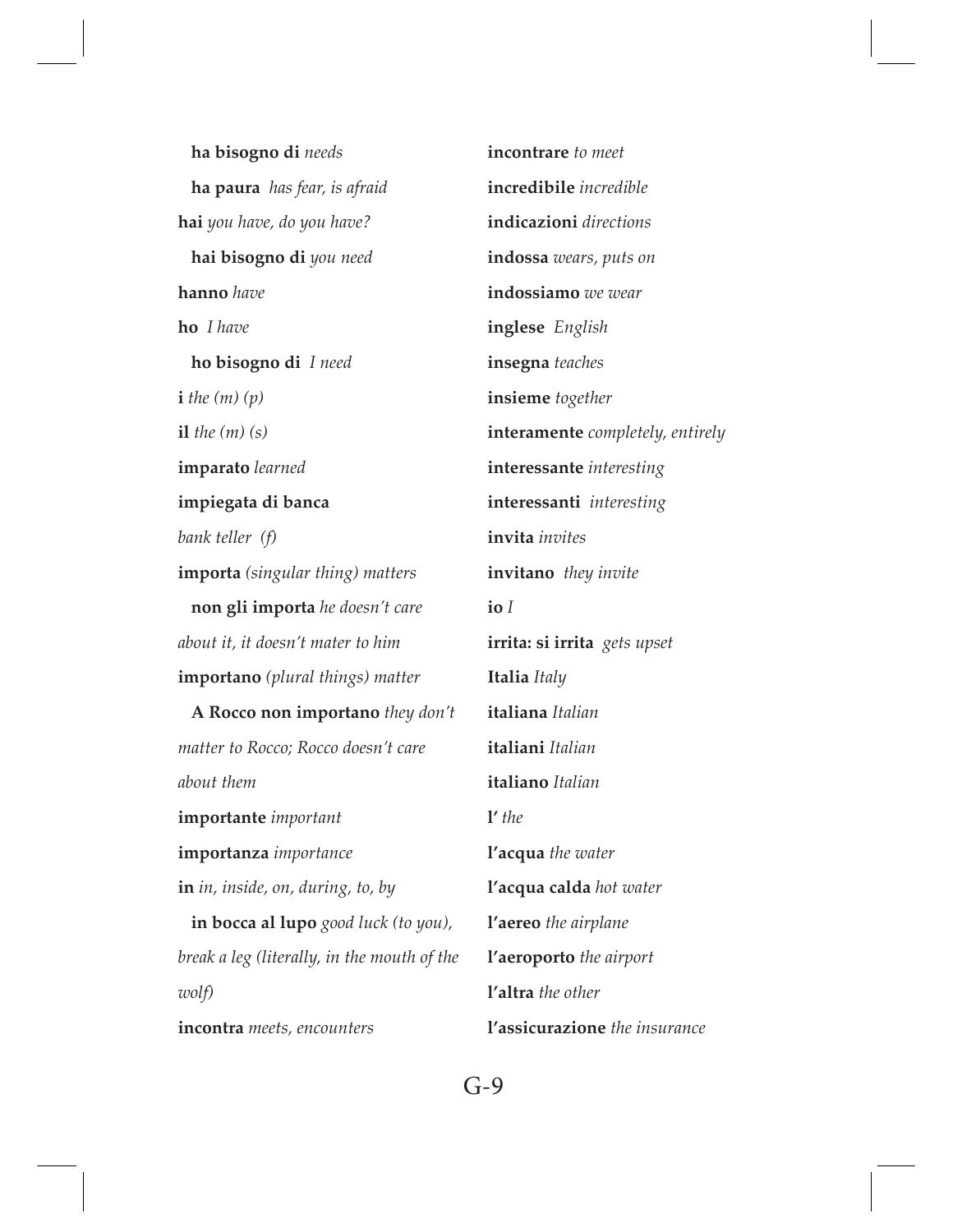| l'autista the driver                    | letto a castello bunk bed               |
|-----------------------------------------|-----------------------------------------|
| l'automobile the automobile             | lezione class, subject, lesson          |
| <b>l'azzurro</b> the sky blue           | lezioni classes, subjects, lessons      |
| l'espressione the expression            | libri books                             |
| l'estate the summer                     | libro book                              |
| l'impiegata di banca the bank teller    | liceo high school                       |
| l'inglese English                       | linea aerea airline                     |
| l'italiano Italian                      | lo the                                  |
| l'ospedale the hospital                 | <b>loro</b> they, their                 |
| l'ultimo the last                       | lui he                                  |
| l'uniforme the uniform                  | lunghi long                             |
| la the                                  | lupo wolf                               |
| lasciano they leave                     | in bocca al lupo good luck (to you),    |
| lavora works                            | break a leg (literally, in the mouth of |
| le the, her                             | the wolf)                               |
| le piacciono they please her, she likes | ma but                                  |
| (plural items)                          | maccheroni con il formaggio mac         |
| le piace pleases her, she likes (singu- | and cheese                              |
| lar item)                               | macchina car machine cars               |
| legge reads                             | madre mother                            |
| leggere to read                         | maestro master, teacher                 |
| lei she                                 | maggiore oldest                         |
| lentamente slowly                       | mai never                               |
| lettera letter                          | male bad, ill                           |
| lettino twin bed                        | fa male it's bad (for you)              |
| letto bed                               | mamma <i>mom</i> , <i>mommy</i>         |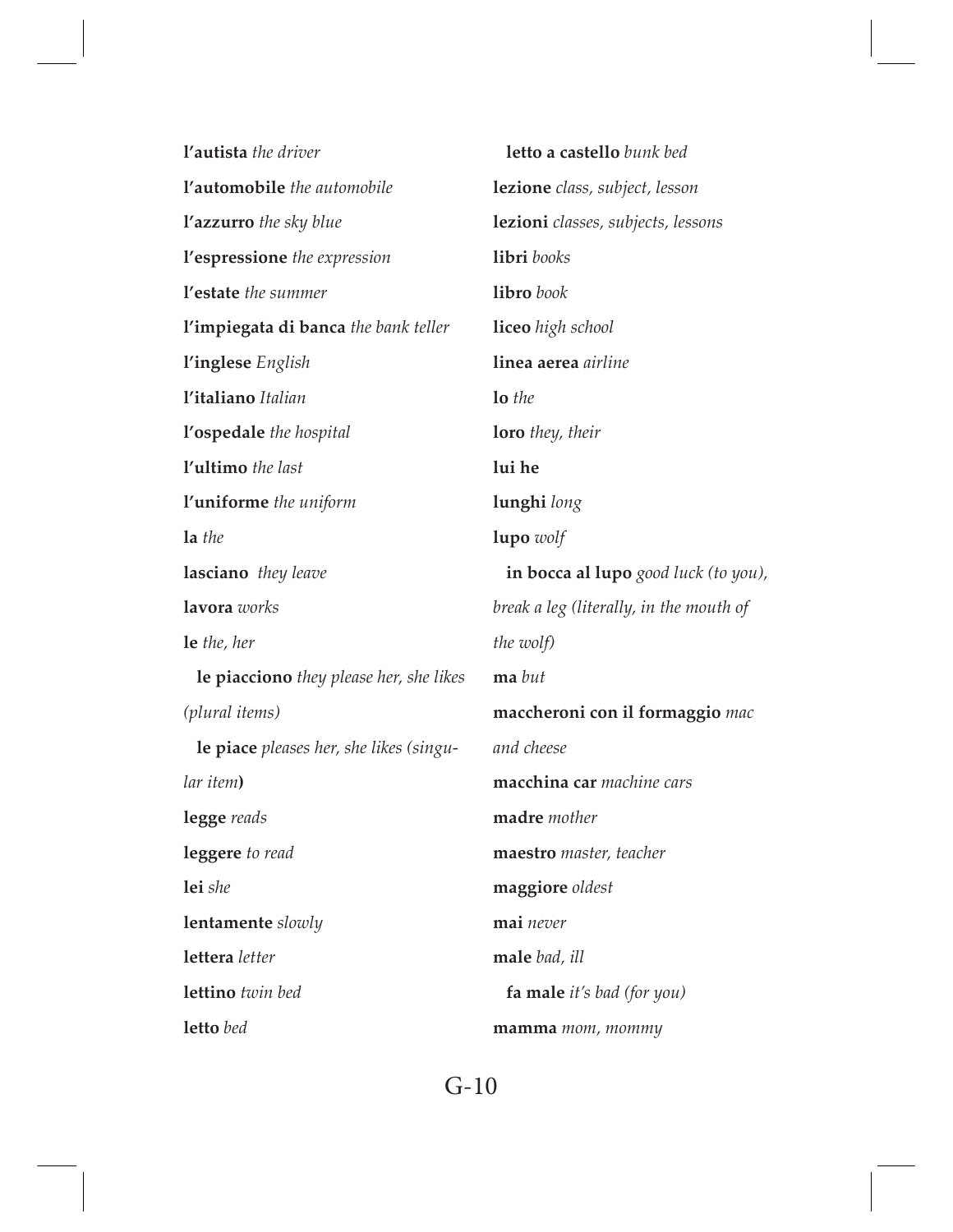**manchi: mi manchi** *I miss you* **manda** *sends* **mangia** *eats* **mangiamo** *we eat* **mangiano** *they eat* **mangiare** *to eat*  **mangiate** *(you all) eat* **mano** *hand* **mare** *sea, ocean, seaside* **matematica** *math* **materiali** *material* **materialiste** *materialistic*  **matrimoniale** *matrimonial*  **matta** *crazy* **mattina** *morning*  **alle sei di mattina** *at six o'clock in the morning* **me** *me* **mela** *apple*  **meloni** *melons* **mensa** *cafeteria*  **mesi** *months* **messo** *placed* **mette** *(she) puts, places, wears*  **mettere** *to place, put, wear*  **metto** *I place, I put*

**mi** *myself*  **mi aiuti** *you help me*  **mi chiamo** *I call myself, my name is*  **mi manchi** *I miss you*  **mi piaccciono** *(plural items) please me, I like (plural items)* **mi piace** *(singular item) pleases me, I like (singular item)* **mia** *my (f) (s)* **mie** *my (f) (p)* **miei** *my (m) (p)* **migliore** *best*  **migliore amica** *best friend (f)* **minuti** *minutes* **mio** *my (m) (s)* **modo** *way, method* **molta** *very, a lot (quantity)* **molte** *very, a lot (quantity)*  **molti** *very, a lot (quantity)* **moltissimo** *very much molto a lot, very (quality)* **molto** *very, a lot (quantity)*  **molto di più** *much more* **mondo** *world*  **municipale** *municipal* **musica** *music*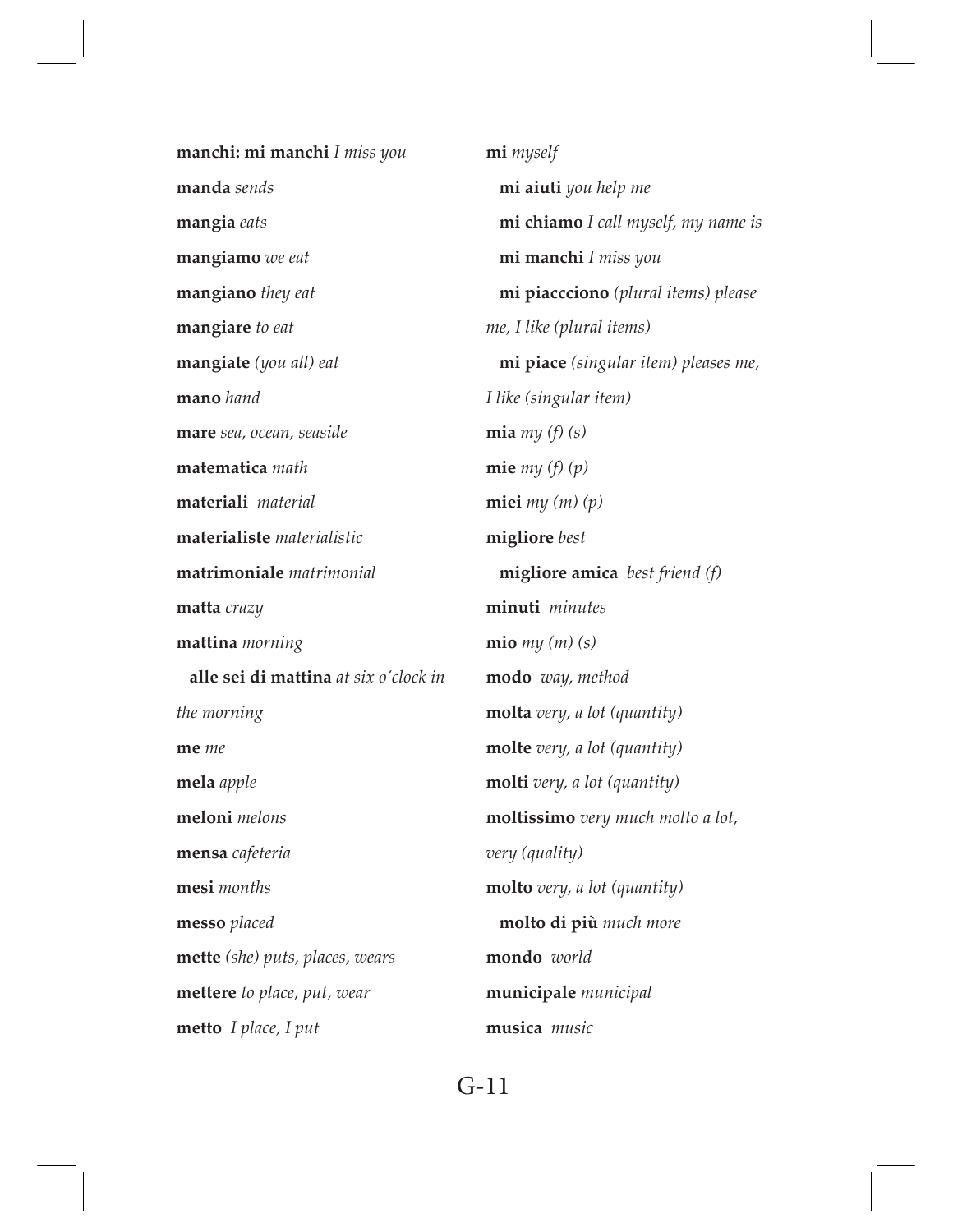| nazionalità nationalities             | nove nine                           |
|---------------------------------------|-------------------------------------|
| nè neither, nor                       | <b>nuotano</b> they swim            |
| negli in the negozio store            | <b>nuova</b> new $(f)(s)$           |
| nel in the                            | <b>nuove</b> new $(f)(p)$           |
| nel giro di in about                  | <b>nuovi</b> new $(m)(p)$           |
| nell' in the                          | <b>nuovo</b> new $(m)(s)$           |
| nella <i>in the</i> (in+la=nella)     | di nuovo again                      |
| neri black                            | $\mathbf{0}$ or                     |
| nessun no, nothing, no one, none      | occhi eyes                          |
| niente nothing                        | olive olives                        |
| <b>nocciola</b> hazel (color of eyes) | ora now, hour, time                 |
| noi we                                | ordini straighten up                |
| noiose boring                         | ore hours                           |
|                                       |                                     |
| non not                               | organizza puts on, plans, organizes |
| non capisco I don't understand        | ospedale hospital                   |
| non compra niente doesn't buy         | otto eight                          |
| anything                              | pacchi packages                     |
| non conosco I don't know              | pacco package                       |
| non importano doesn't care about      | padre father                        |
| non lo trova doesn't find it          | paese town                          |
| normale normal                        | paesino little town                 |
| normalmente normally                  | paga pays                           |
| nostra our                            | pagando paying                      |
| nota notices                          | pagare to pay                       |
| notizie news, announcements           | palestra gym                        |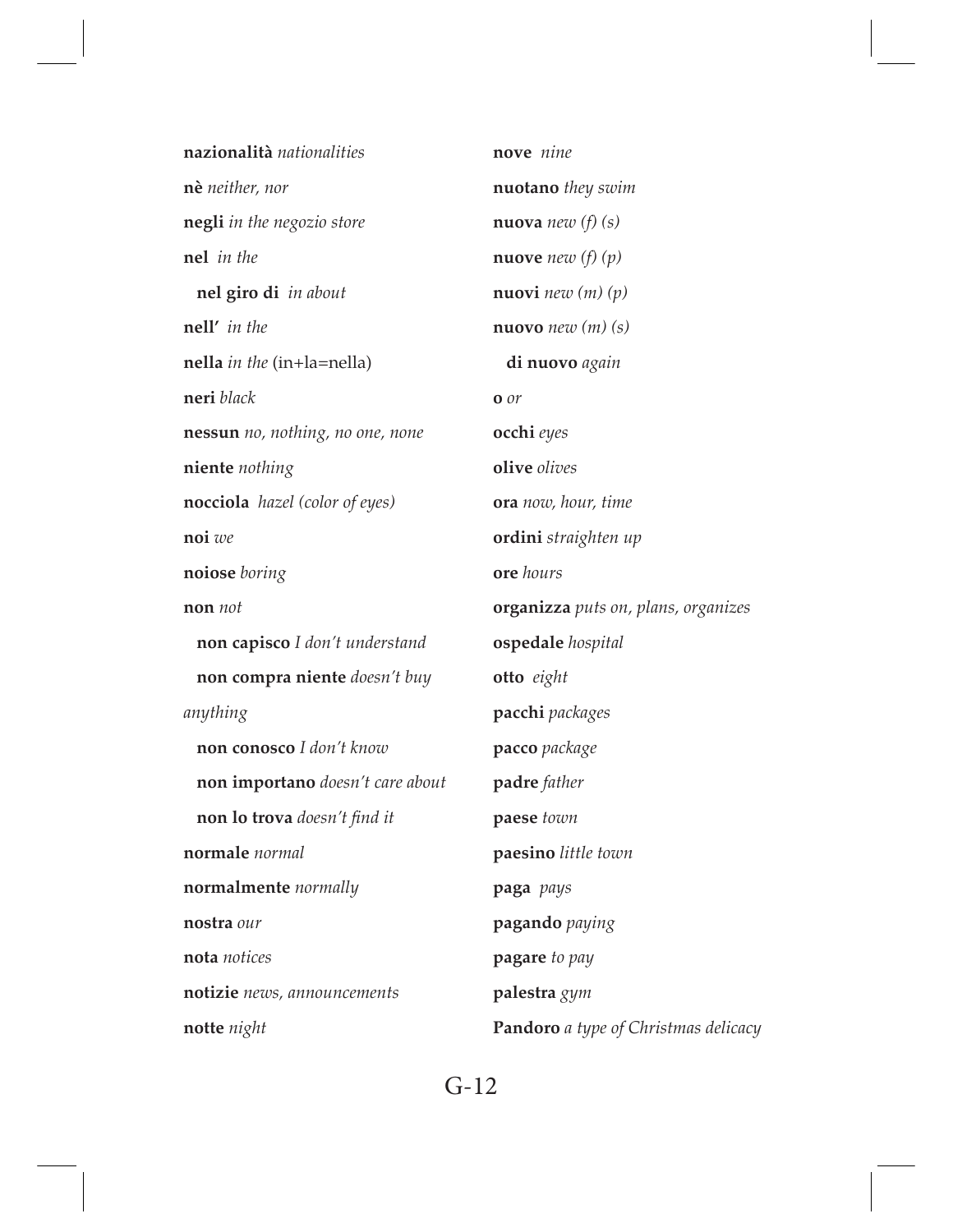**Panettone** *a type of Christmas delicacy* **panino** *hero* **paninoteca** *sandwich shop* **papà** *dad, daddy* **parco** *park* **parla** *speaks* **parlano** *they speak, talk* **parlare** *to speak, talk*  **parlato: ha parlato** *spoke*  **abbiamo parlato** *we have spoken* **parli** *you speak* **parliamo** *we speak, talk* **parlo** *I speak* **Parma** *a city in the Italian region of Emilia-Romagna*  **particolare** *particular*  **passa** *spends, passes* **passare** *to spend, to pass* **pasta con il pomodoro** *pasta with tomato sauce* **patatine fritte** *French fries* **paura** *fear*  **ha paura** *is afraid, is frightened* **pavimento** *pavement, foor* **pensa a** *thinks about* **penso** *I intend to* **per** *for, by, per*  **grazie per** *thank you for*  **per favore** *please* **perché** *why, because*  **perferita** *preferred, favorite* **perfetta** *perfect* **perfette** *perfect* **permesso** *permission* **però** *but, although* **persona** *person* **persone** *people* **pesche** *peaches* **piacciono** *they please*  **ad Anna piacciono (***plural items) they please Anna***,** *Anna likes (plural items)*  **le piacciono** *they please her, she likes (plural items)*  **mi piacciono** *they please me, I like (plural items)*  **piacciono a loro** *they please them, they like (plural things)*  **ti piacciono?** *do they please you?, do you like (plural items)?* **piace** *pleases*  **ad Anna piace** *(singular item) plea-*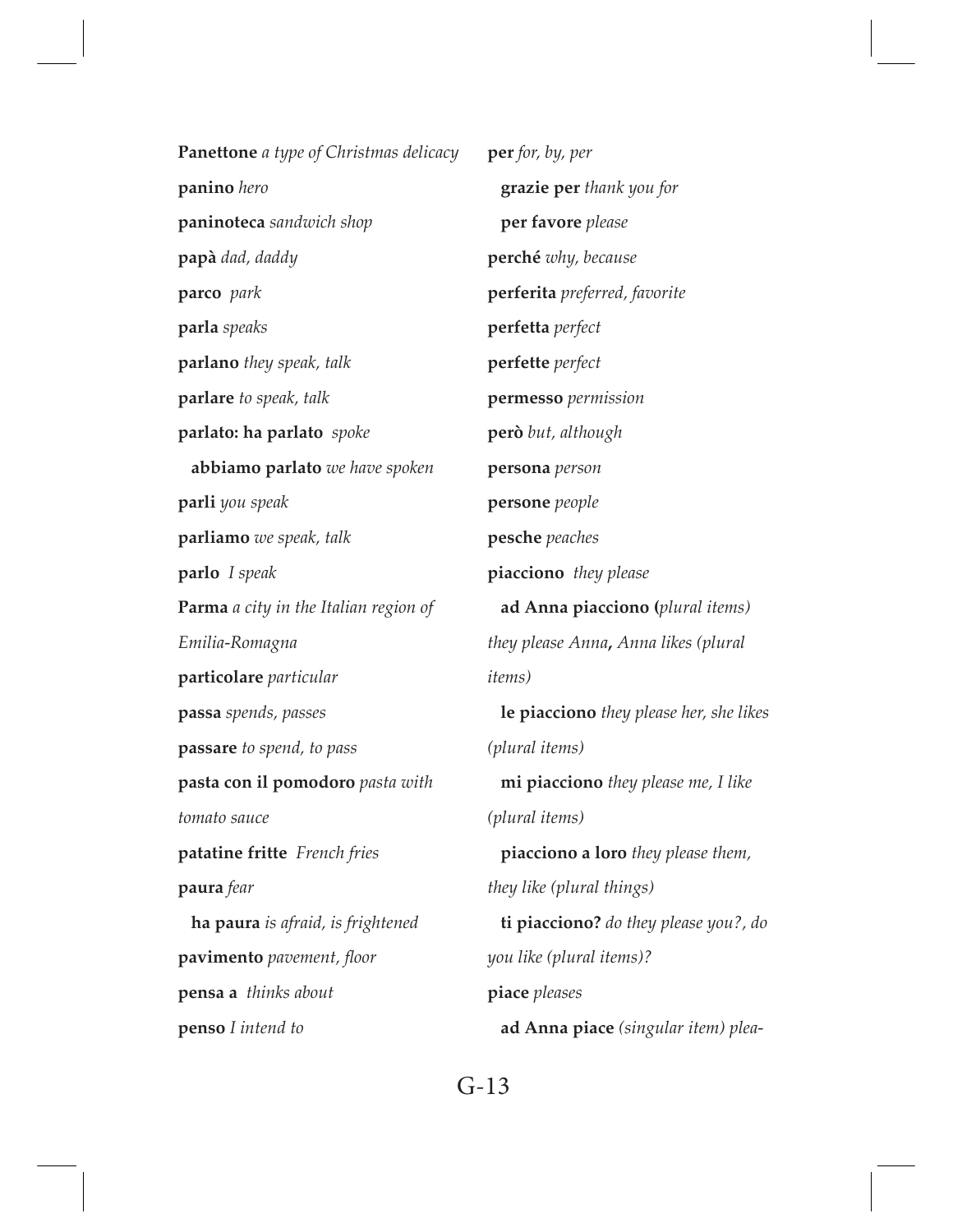*ses Anna, Anna likes (singular item)*  **le piace** *pleases her, she likes (singular item)*  **mi piace** *pleases me, I like (singular item)*  **piace a loro** *it pleases them, they like (singular thing)*  **ti piace?** *does (it) please you?, do you like (singular item)?* **piacerà** *will please*  **ti piacerà** *it will please you, you will like it* **piacere** *pleasure, pleased to meet you*  **il piacere è tutto mio** *it's my pleasure, the pleasure is all mine* **piacevole** *pleasant* **piano** *foor, plan*  **piano d'azione** *plan of action* **piccola** *small*  **piccole** *small* **piccolina** *very small*  **piscina** *pool* **po'** *little (amount)* **poco** *little (amount)* **poi** *then, afterwards* **polpette** *meatballs* **polpettine di carne** *meatballs* **pomodoro** *tomato* **porta** *door* **possiede** *owns* **posso** *I can* **possono** *they can* **posto** *place* **povera** *poor (f) (s)* **povere** *poor (f) (p)* **poveretta** *poor girl*  **povero** *poor (m) (s)* **pranzo** *lunch* **preferita** *favorite, preferred (f) (s)* **preferito** *favorite, preferred(m) (m)*  **prego** *you're welcome* **prende** *takes* **prendono** *they take* **preoccupata** *worried, preoccupied* **preparano** *they prepare* **prepariamo** *we prepare* **preside** *president, principal* **presto** *soon* **primo** *frst* **problema** *problem* **problemi** *problems* **professoressa** *female teacher*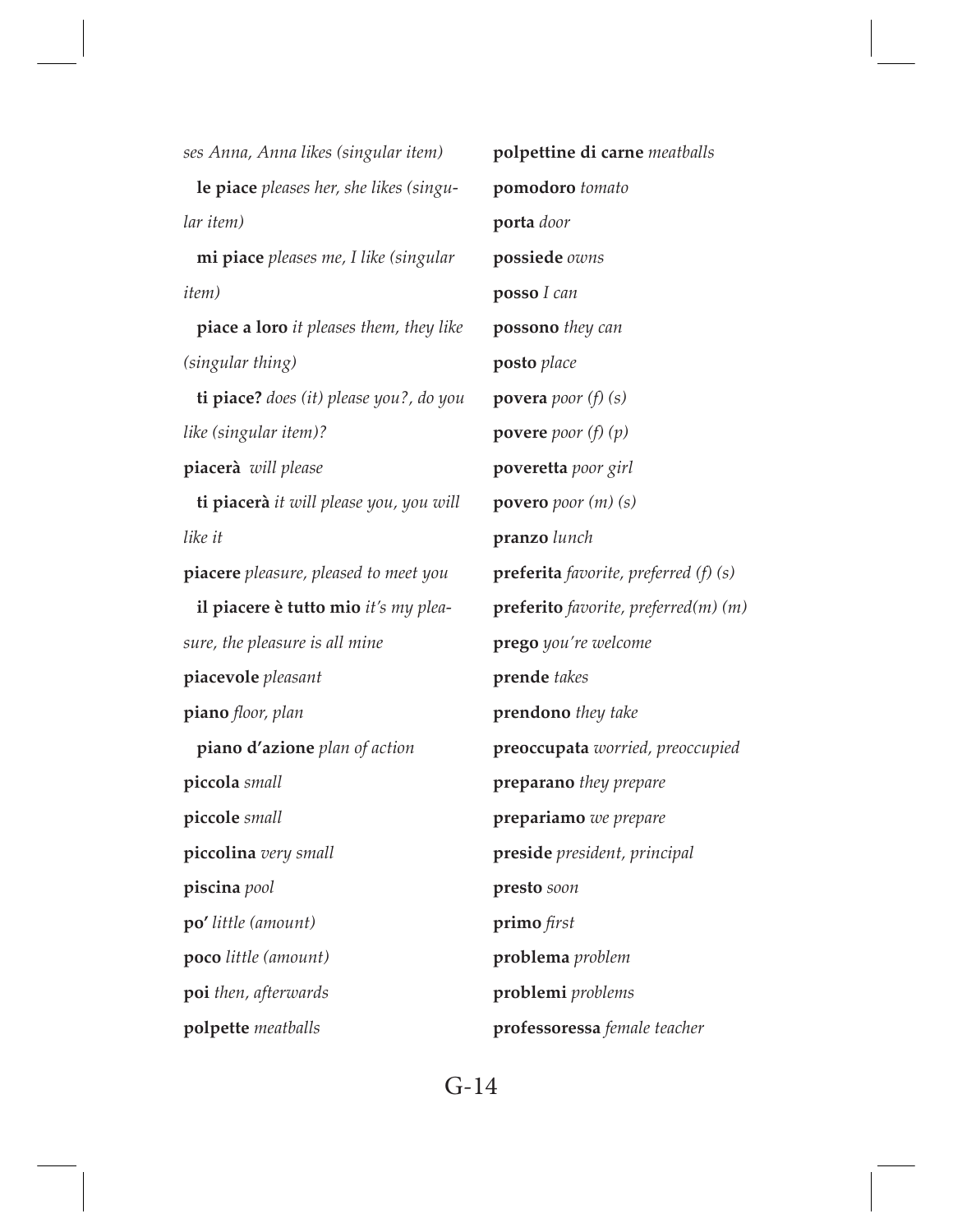**professoresse** *female teachers* **professori** *male teachers, male and female teachers* **progetto** *project* **prosciutto** *dry-cured ham (not to be confused with cooked ham)* **prossima** *next (f) (s)* **prossimo** *next (m) (s)* **pubblica** *public* **può** *can* **puoi** *you can* **qualcosa** *something* **quando** *when* **quante** *how many (f)* **quanti** *how many (m)* **quattordici** *fourteen* **quattro** *four* **quello** *that (which)* **quest'opportunità** *this opportunity* **questa** *this* **questo** *this* **qui** *here* **quindici** *ffteen* **raccoglie: si raccoglie** *is collected* **raccolgono** *they collect* **raccolta** *collection* **ragazza** *young lady, girlfriend* **ragazze** *young ladies, girlfriends* **ragazzi** *young men or people* **ragazzine** *young girls* **ragazzini** *young boys*  **ragazzo** *young man, boyfriend* **religione** *religion* **religiosa** *religious (f) (s)* **resto** *rest, remainder* **riceve** *receives* **ricevere** *to receive* **ricevono** *they receive* **ride** *laughs* **Rinascente: La Rinascente** *name of a department store* **ringrazia** *says thank you* **ripete** *repeats* **ripeti** *repeat (command)* **riscalda** *warms, heats up* **riscrivimi** *write back to me* **risparmiare** *to save (not spend, not waste)* **risponde** *responds, answers* **ristorante** *restaurant* **ritorna** *returns, will return* **ritornare** *to return*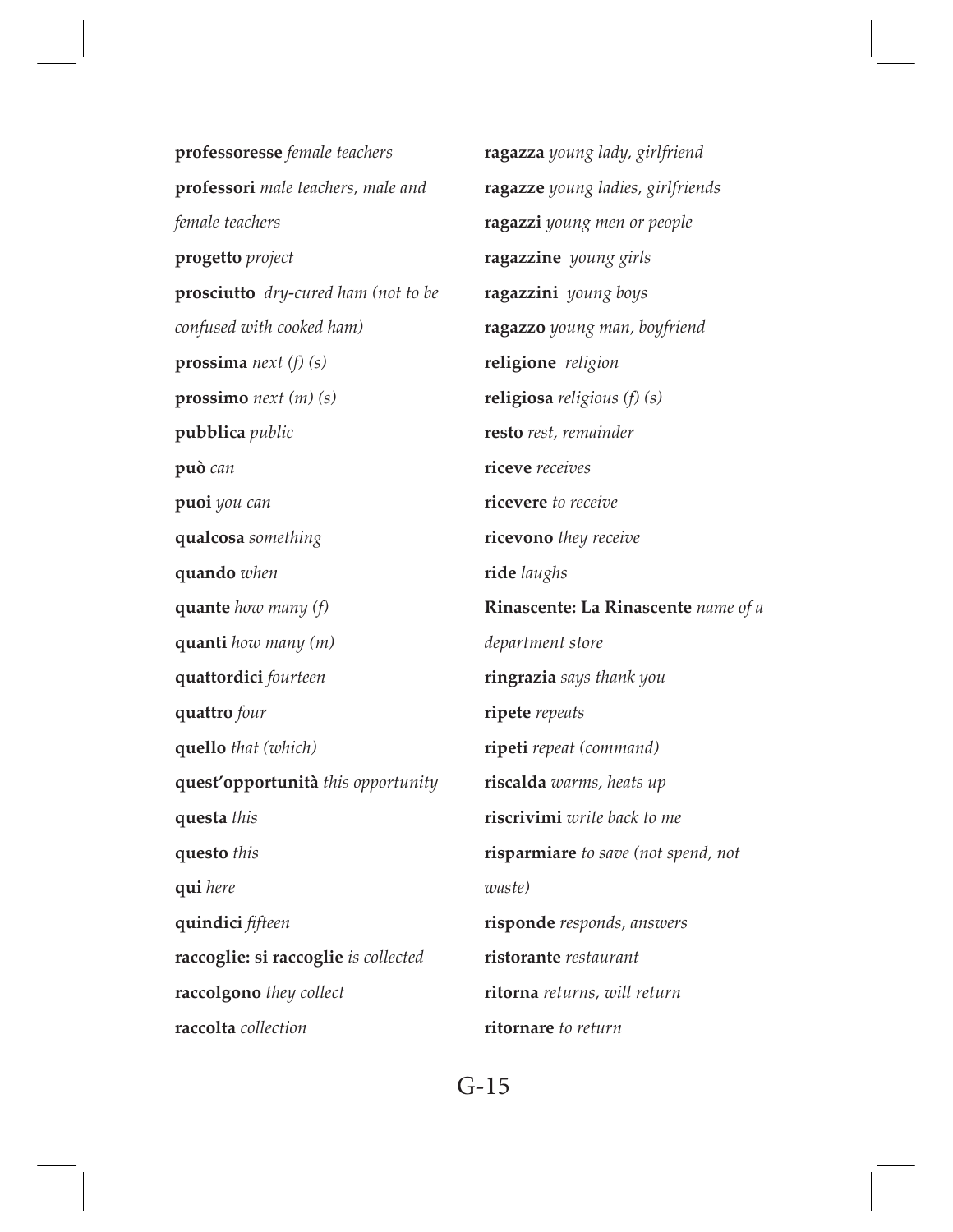**ritorni** *you return, will you return?* **ritorno** *I return, I will return* **sai** *you know* **sala** *room, hall, lounge*  **sala da pranzo** *dining room* **sale** *gets on, boards* **salotto** *living room* **salsa di pomodoro** *tomato sauce* **salutano: si salutano** *say goodbye to one another, greet one another* **salutare** *to say good bye, greet* **scambiato** *exchanged* **scappare** *to escape, run away* **scarpe** *shoes*  **scarpe da tennis** *tennis shoes, sneakers* **scende** *gets out of, gets of* **scienze** *science* **scorretta** *incorrect, wrong*  **scritto: avermi scritto** *having written to me* **scrive** *writes* **scrivimi** *write to me (command)* **scrivo** *I write, I'll write* **scuola** *school* **scuolabus** *schoolbus* **scuri** *dark (color) (m) (p)* **scuro** *dark (color) (m) (s)* **scusa** *excuse me* **secondaria** *secondary* **segretaria** *secretary* **sei** *six, are you?, you are* **alle sei di mattina** *at six o'clock in the morning*  **sei venuta** *you came* **sempre** *always* **sente** *hears* **sera** *evening* **seria** *serious* **sette** *seven* **settembre** *September* **settimana** *week* **sgrida** *scolds, yells* **sgridano** *they scold, yell* **si** *himself, herself*  **si chiama** *calls himself, herself, is named*  **si chiamano** *they call themselves, are named*  **si diverte** *has fun*  **si fa il bagno** *takes a bath*  **si fa la doccia** *takes a shower*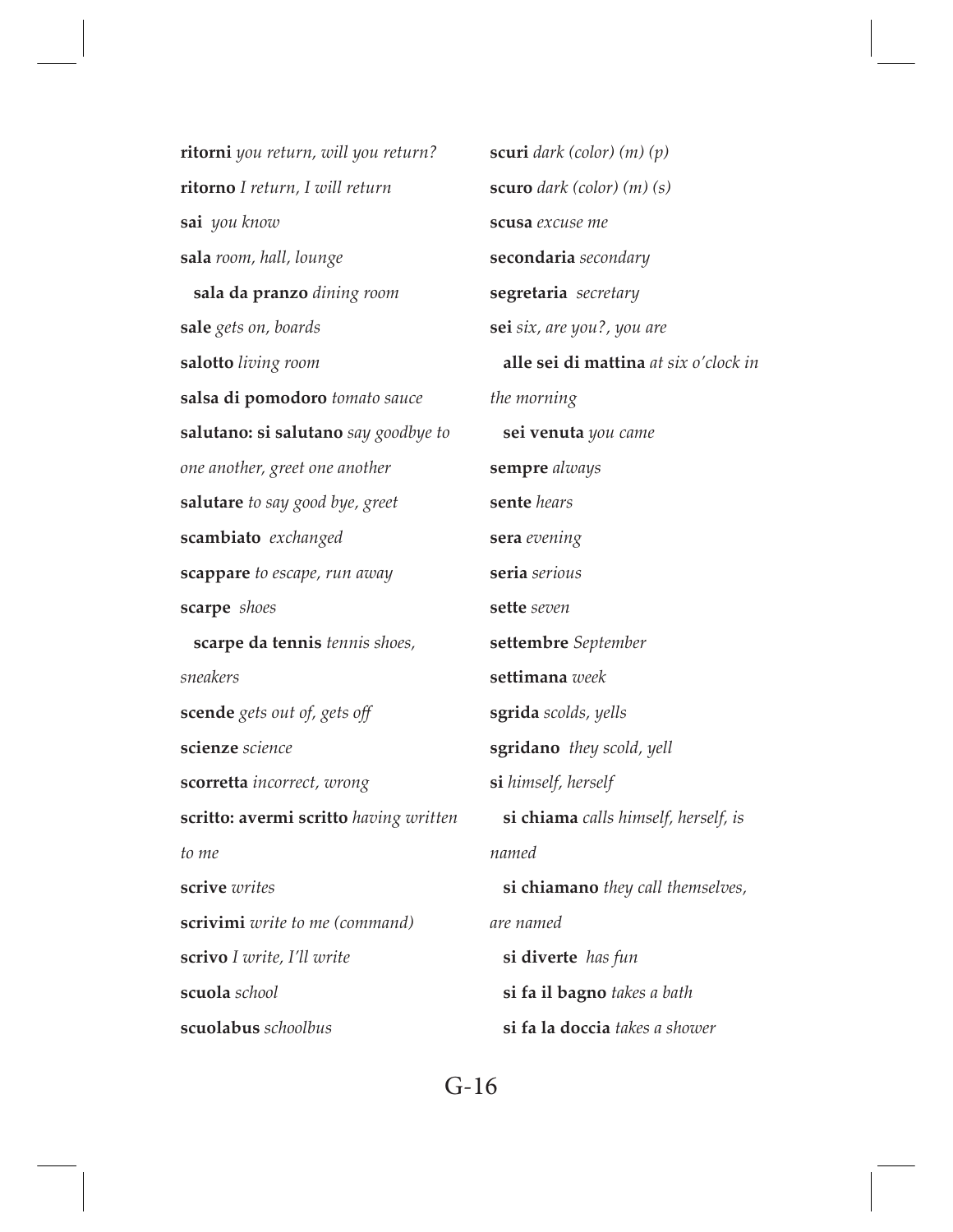**si irrita** *gets upset*  **si siede** *sits down*  **si siedono** *they sit down*  **si sveglia** *wakes up*  **si svegliano** *they wake up* **sì** *yes* **siamo** *we are* **siede: si siede** *sits down* **siedono: si siedono** *they sit down* **signora** *Mrs., Ms.*  **simile alla** *similar to the, like the* **simpatica** *nice(f) (s)* **sinistra** *left (side)*  **so** *I know* **sofre** *sufers* **sola** *alone* **soldi** *money* **sole** *sun* **solo** *only, alone (m) (s)* **sono** *I am, they are, you are* **sorella** *sister* **sorpresa** *surprised (f) (s)* **sorride** *smiles* **speciale** *special* **spedire** *to send* **spesso** *often*

**spettacolare** *spectacular* **spiega** *explains* **sportello** *(teller) windo* **squisito** *delicious (m) (s)* **sta** *feels, is*  **sta bene** *feels well, is well* **stai** *you feel, you are* **stanca** *tired* **stanno** *they feel, they are* **stata: è stata** *has been, felt* **Stati Uniti** *United States* **statunitensi** *American, from the United States* **stiamo studiando** *we are studying* **sto** *I feel, I am* **storia** *history* **storiella** *short story, novel* **strada** *street* **stressanti** *stressful* **studentesco: corpo studentsco** *student body* **studentessa** *female student* **studenti** *students* **studi** *you study* **studia** *studies* **studiamo** *we study*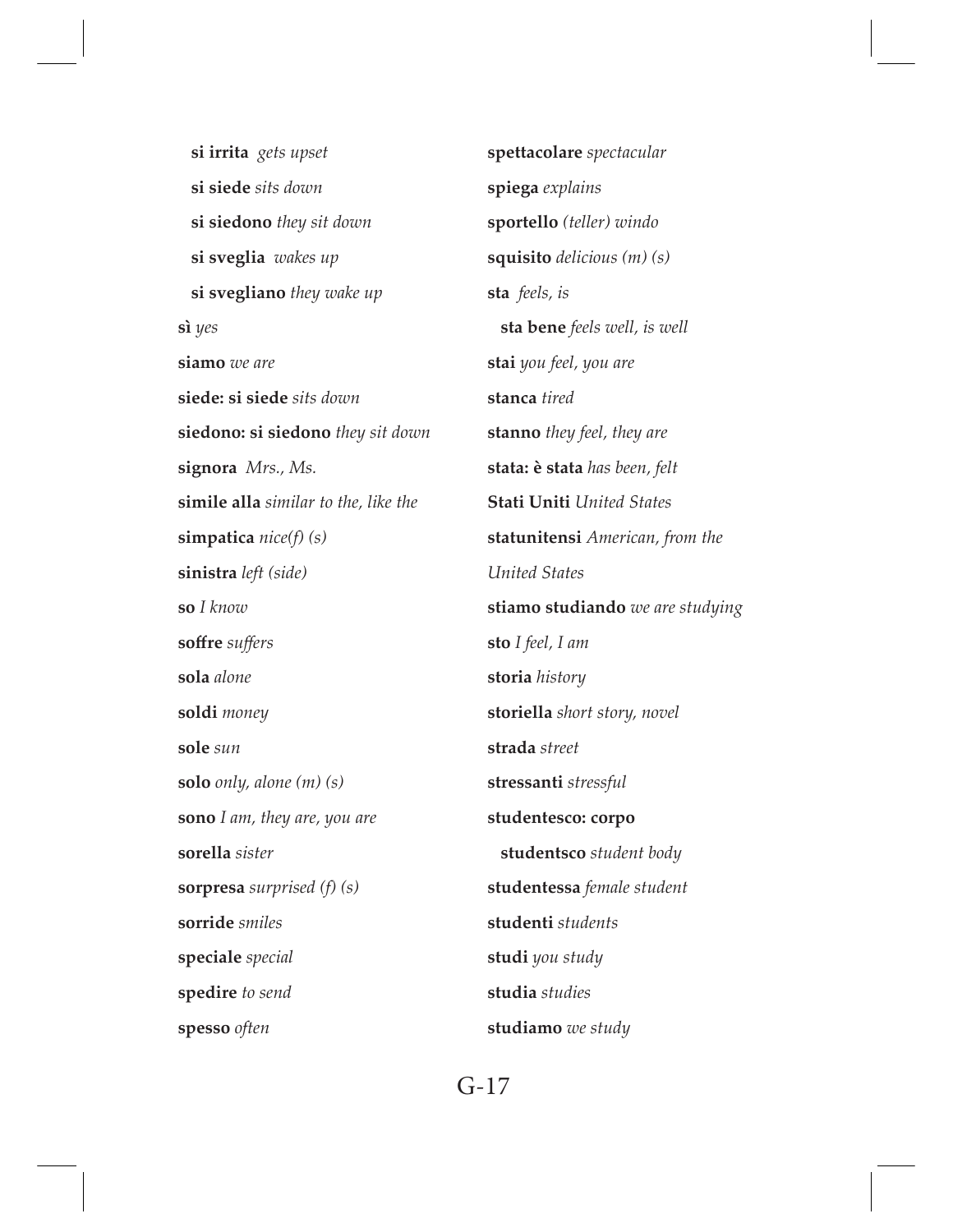**studiando s***tudying* **studiare** *to study* **studio** *I study* **studiosa** *studious (f) (s)* **sua** *her, his (f) (s)* **subito** *right away* **sue** *her, his (f) (p)* **su** *on, above, over, upon, about* **sul** *on the, about the* **sull'** *on the, about the* **sulla** *on the*  **sulla guancia** *on the cheek* **suo** *his, her (m) (s)* **suoi** *his, her (m) (p)* **sveglia: si sveglia** *wakes up* **svegliano: si svegliano** *they wake up* **tarantella** *a folkloric Italian dance* **tardi** *late* **taxi** *taxi* **tavolo** *table* **te** *you* **televisione** *television* **tempo** *time, weather* **terra** *foor, ground, pavement*  **a terra** *on the foor*  **alza i libri da per terra** *pick up the*  **tutta** *all (f)* 

*books from the floor (command)* **ti** *you, yourself*  **come ti chiami?** *what do you call yourself?, what's your name?*  **ti piacciono** *they please you, you like (plural items)*  **ti piace** *does it please you?, pleases you, do you like?, you like*  **ti piacerà** *it will please you, you will like (singular item)*  **ti scrivo** *I'll write to you* **tiepida** *lukewarm* **tipi** *types* **tiramisù** *a delicious dessert* **tra** *in, between, among* **tramezzini** *sandwiches* **tre** *three* **tredici** *thirteen* **trenta** *thirty* **triste** *sad* **trova** *fnds* **tu** *you* **tua** *your (f) (s)* **tue** *your (f) (p)* **tutt'e due** *both*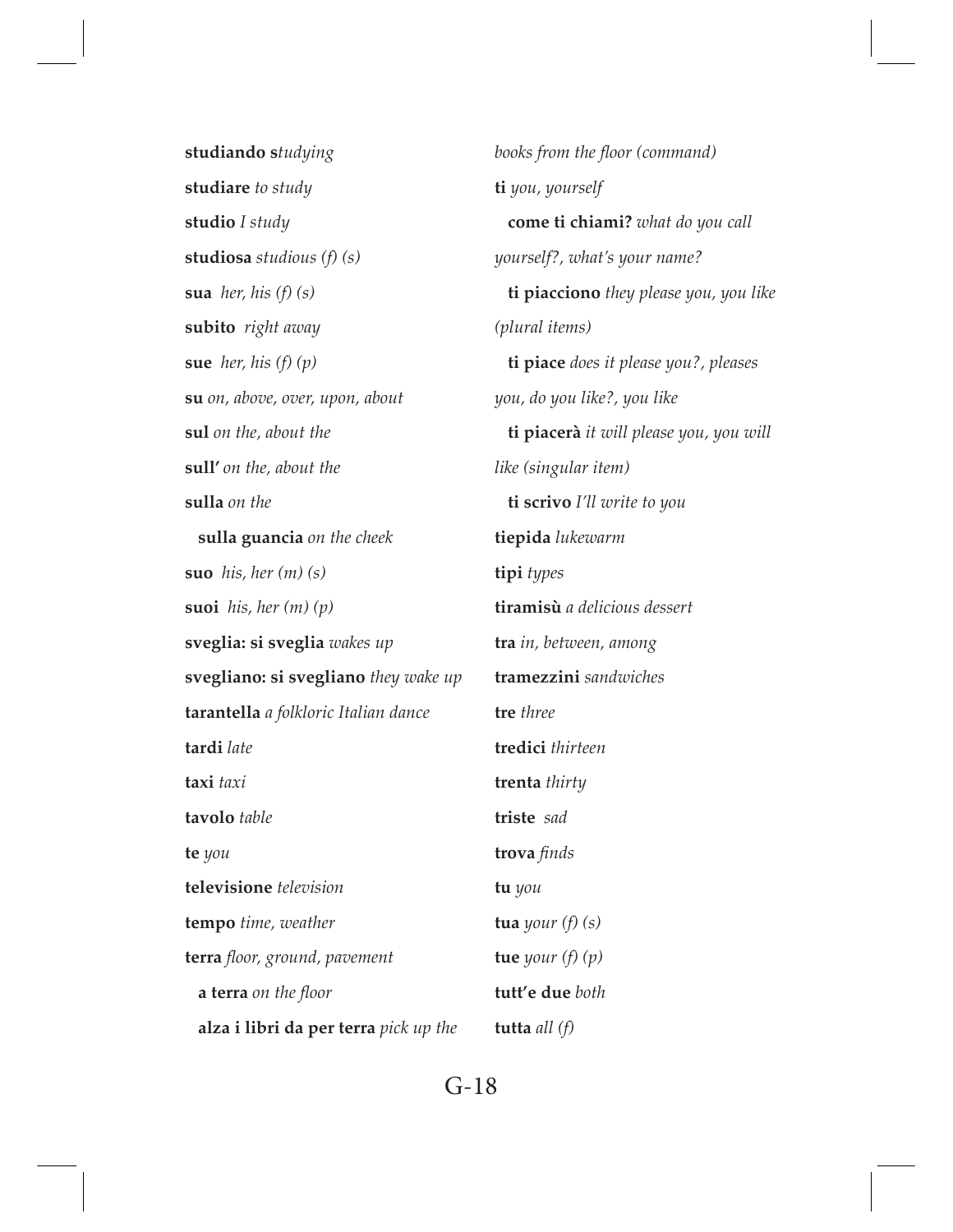**tutte** *all, every (f) (p)* **tutti** *all, every, everyone (m) (p)* **tutto** *everything, all* **ultimo** *last, fnal (m) (s)* **un** *a, an (m)* **un'** *an, a (f)*   **un po'** *a little*  **un poco** *a little*  **un'altra** *another (f)*  **un'alunna** *a female student*  **un'amica** *a female friend*   **un'aula** *a classroom*  **un'opportunità** *an opportunity*  **un'ora** *an hour*  **un'uniforme** *a uniform* **una** *a, an (f)* **undici** *eleven* **uno** *one, an* **usata** *used (f) (s)* **uscita** *exit, gate* **utile** *useful* **va** *goes* **vado** *I go* **vanno** *they go* **vari** *various, several* **vecchia** *old (f) (s)*

**vede** *sees* **vederti** *to see you* **vedo** *I see* **vedono** *they see* **velocemente** *fast, rapidly* **vende** *sells* **venditore a***mbulante street vendor* **venire** *to come* **venuta: sei venuta** *you came* **vera** *true, real (f) (s)* **verdi** *green (p)* **verso** *toward, around* **vi** *you all, you guys, you (p)* **viaggio** *voyage, trip* **vicino** *close to, in the vicinity* **viene** *comes* **visita** *visit* **visitare** *to visit (a place)* **farmi visita** *to visit you* **farti visita** *to visit you* **vita** *life* **voglio** *I want* **vogliono t***hey want* **volo** *fight* **volte** *times* **voti** *grades*